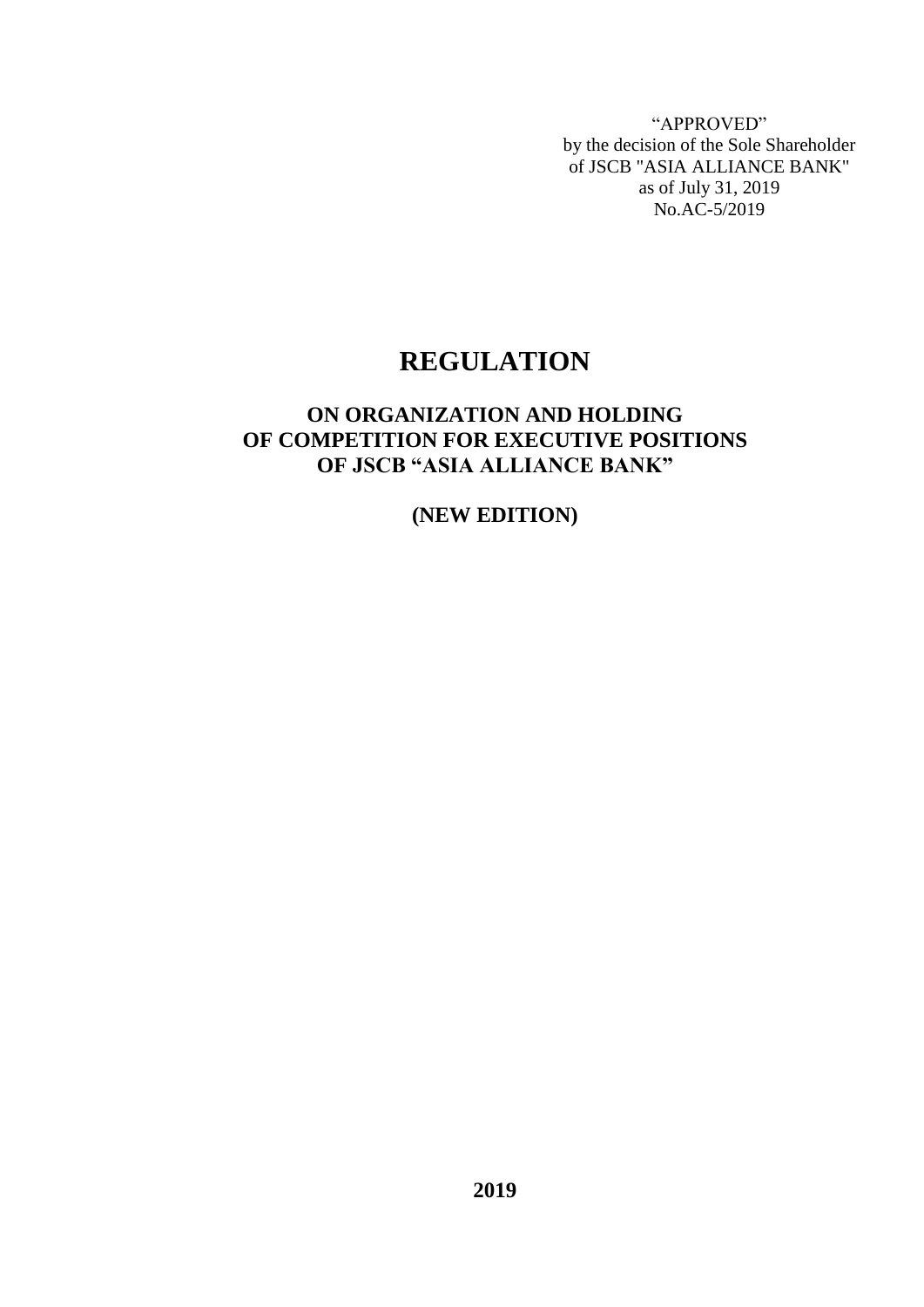#### **I. GENERAL PROVISIONS**

1.1. This Regulation on organization and holding of the competition for executive positions of JSCB "ASIA ALLIANCE BANK" (hereinafter - the Regulation) has been developed in accordance with the Laws of the Republic of Uzbekistan "On Joint-Stock Companies and Protection of Stockholders' Rights", Decree of the President of the Republic of Uzbekistan "On Measures to Introduce Modern Corporate Governance Methods in Joint-Stock Companies" No. UP-4720 dated 04.24.2015, the Charter of JSCB "ASIA ALLIANCE BANK" (hereinafter - the Bank) and recommendations of the Corporate Governance Code approved by the Minutes of Meeting of the Commission to improve the efficiency of joint-stock companies and improve corporate governance system No. 9 dated 31.12.2015 and determines the terms and procedure for competitive selection of candidates for the positions of Chairman and Deputy Chairmen of the Management Board of the Bank.

The principles of the competition are as follows:

• **transparency** ensured by publishing information about the start of competition, the procedure for its holding, the criteria for competition and selected candidates;

 **regularity** ensured by selection within the time limits established by the Supervisory Board or the supreme governing body of the Bank;

 **competitiveness** ensured by the assessment of qualifications and professional qualities of candidates according to the criteria established by this Regulation.

1.2. Competitive selection for the positions of the Chairman and Deputy Chairmen of the Management Board of the Bank (hereinafter - executive positions) shall be carried out by the Supervisory Board of the Bank in the case of a vacancy, unless otherwise decided by the Supervisory Board or the supreme governing body of the Bank.

1.3. The purpose of the competitive selection is to attract modern-minded, highly qualified managers who meet modern requirements, including foreign managers, to executive positions of the Bank.

1.4. The competition shall be held on the basis of proposals on candidates.

1.5. Candidates may be qualified executive employees of the Bank, as well as other persons, including foreign managers with the necessary qualifications and experience in the relevant field (hereinafter - candidates).

1.6. Proposals on candidates may be introduced by shareholders of the Bank holding at least 10% of the voting shares of the Bank, by the Chairman of the Management Board and the candidates themselves.

1.7. Decisions of the Supervisory Board on the organization and holding of the competition, as well as the results of the competition, shall be made at meetings and recorded by Minutes.

1.8. The Chairman of the Supervisory Board shall determine a responsible department of the Bank, which shall perform functions of the working body during the competition (hereinafter - Responsible Department).

#### **II. QUALIFICATION REQUIREMENTS TO CANDIDATES FOR EXECUTIVE POSITIONS OF THE BANK**

2.1. Candidates for executive positions shall be required to know:

 $-$  the key issues highlighted in the works of the President of the Republic of Uzbekistan;

 $-$  the Constitution of the Republic of Uzbekistan and the Laws of the Republic of Uzbekistan in the field of banking, the resolutions of the Chambers of Oliy Majlis of the Republic of Uzbekistan, the decrees of the President of the Republic of Uzbekistan, the resolutions of the Cabinet of Ministers, the regulatory documents of the Central Bank and other regulatory documents, including:

acts of civil, economic and labor legislation; procedure of preparation of bank reports;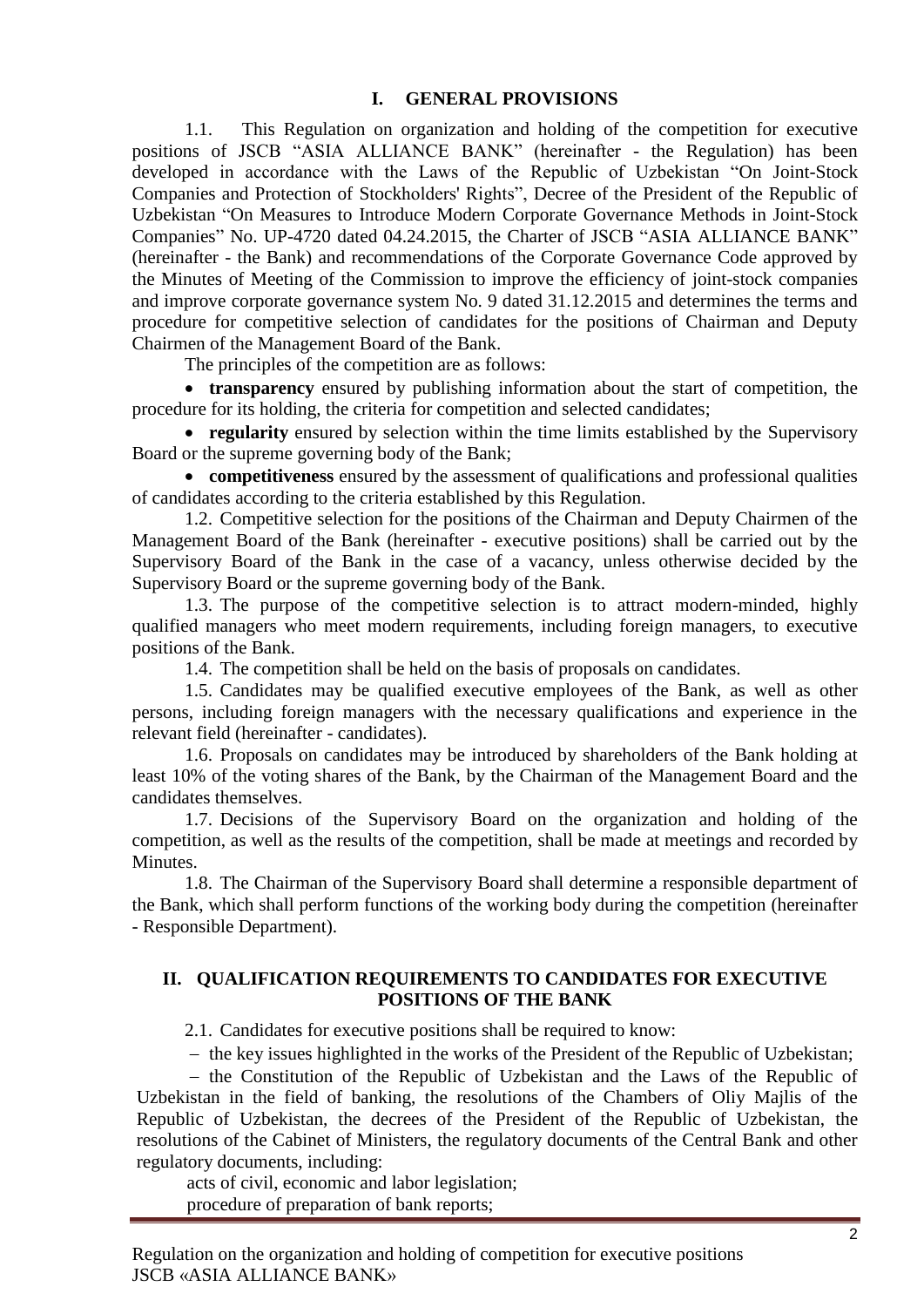procedure of settlement of accounts and payments;

financial statements, national and international accounting standards, internal credit policy of the bank and the procedure of crediting;

procedure of crediting small businesses;

procedure of accepting deposits and issuing them;

procedure of Bank corporate governance;

objectives and procedure of internal audit;

procedure of cash emission operations;

procedure of foreign currency operations;

organization of money circulation;

basic principles of the banking activities of the Basel Committee;

content and significance of the personnel policy pursued in the Republic in the banking system.

2.2. Candidates qualification requirements:

## **For the position of Chairman of the Management Board:**

- higher financial and economic education;

- experience in the banking sector for at least 10 years;

- experience in the position of Chairman or Deputy Chairman of the Management Board in the banking sector for 5 years.

#### **For the position of the First Deputy Chairman of the Management Board:**

- higher financial and economic education;

 $-$  experience in the banking sector for at least 10 years;

- experience in executive positions (Deputy Chairman of the Management Board, Head of Department) in the banking sector for at least 3 years;

 proficiency in English (required for the First Deputy Chairman of the Management Board, who shall be charged for the department responsible for the Bank's foreign economic activity).

## **For the position of Deputy Chairman of the Management Board:**

- higher financial and economic education;

 $\overline{e}$  = experience in the banking sector for at least 10 years;

- experience in executive positions (Deputy Chairman of the Management Board, Head or Deputy Head of Department) in the banking sector for at least 3 years;

2.3. If necessary, the Bank may clarify information confirming the accuracy of information received from the candidate himself, as well as from the relevant authorities.

2.4. The following persons are not allowed to participate in the competition:

- not having the higher education required to candidates for relevant executive positions, obtained at higher educational institutions of the Republic of Uzbekistan or at an educational institution of a foreign country recognized in the Republic of Uzbekistan and in accordance with the legislation of the Republic of Uzbekistan;

 not having a sufficient work experience required for election/appointment to the appropriate executive position;

 who performed functions of the sole executive body, forming a part of the collegial executive body or were the founders of a legal entity at the time of termination of licenses to carry out these activities for violation of license requirements and conditions committed through the fault of these persons, if less than three years have passed since such termination;

 having an outstanding conviction for economic crimes or for crime against government administration procedure;

 $\theta$  deprived of a certain right by a court verdict, which consists in prohibiting the guilty person from occupying certain positions at enterprises, institutions or organizations within the time period set by the court or to engage in one or another activity;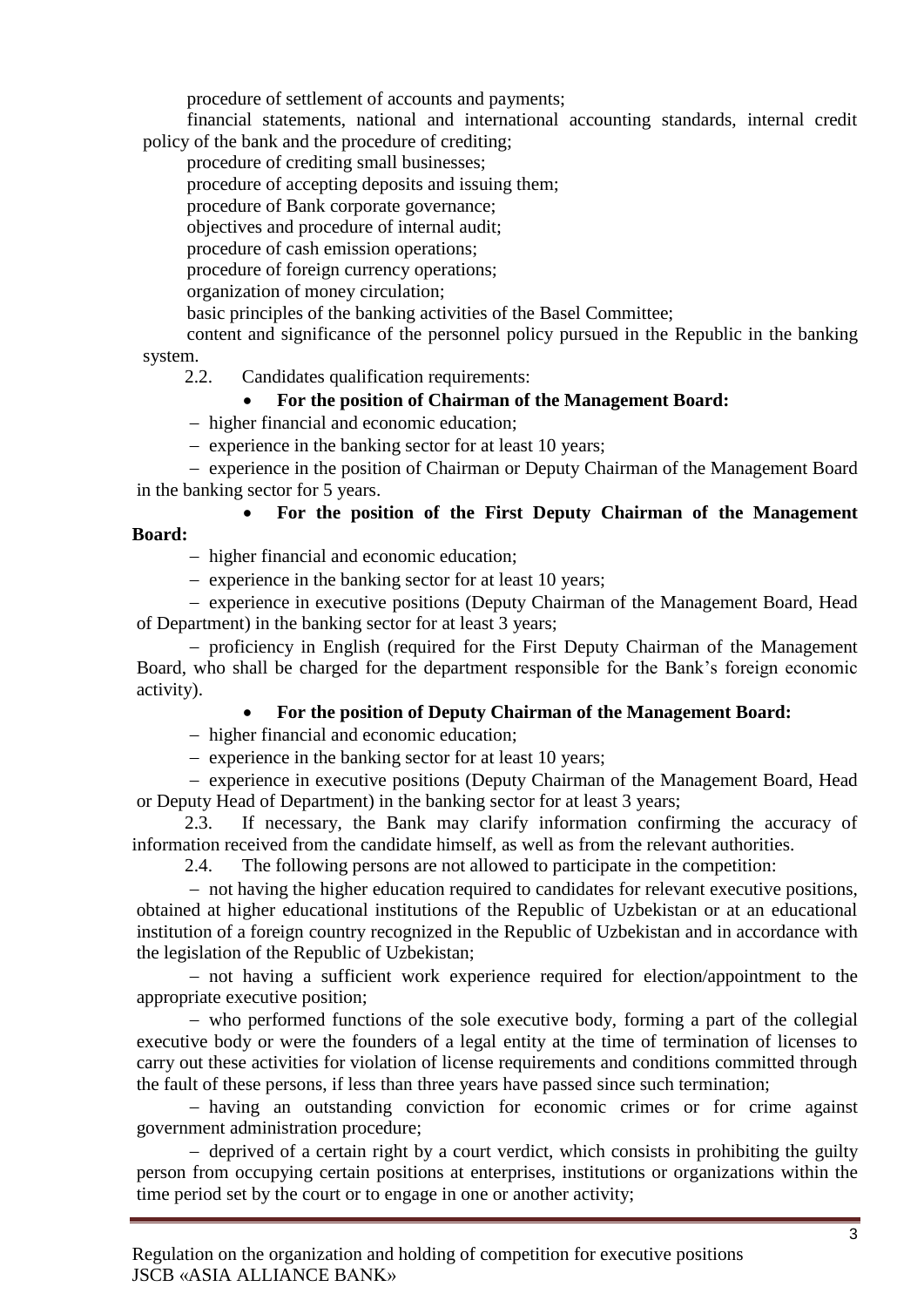$heta$  have relationship or kinship with a member of the Supervisory Board of the Bank;

 $-$  recognized as incompetent or of limited legal capacity;

 former managers, members of management and supervisory board, as well as major shareholders (members holding 10 or more percent of voting shares or shares in the authorized capital) of banks, microcredit organizations and legal entities being bankrupts or with a deteriorating financial situation – when revealing actions committed by them that led the legal entity to bankruptcy or worsening of its financial situation;

- residents and/or citizens of offshore zones;

- if persons work in a bank with close relatives who hold executive positions or are financially responsible, and in this case are directly subordinated or controlled by one another;

- submitted false information to participate in the competition.

2.5. Candidates shall ensure the accuracy, relevance and compliance of the information about themselves submitted to the Bank.

#### **III. PROCEDURE OF HOLDING COMPETITIVE SELECTION FOR EXECUTIVE POSITIONS OF THE BANK**

3.1. A decision to announce the competition shall be made by the Supervisory Board of the Bank. The decision of the Supervisory Board of the Bank shall specify the date, time and place for acceptance of applications for participation in the competition.

3.2. Information about announcement of the competition and terms for its implementation shall be posted on official website of the Bank, the Single Portal of Corporate Information and other media, shall include the following details:

- name of the Bank and its location:

 $-$  title of the position for which the competition is announced;

 $-$  requirements to the candidates of competition, as well as the list of persons not eligible to participate in the competition;

a list of documents to be submitted by a candidate, and requirements for its execution;

 $-\theta$  deadline for submitting applications to participate in the competition with the attachment of necessary documents;

- application acceptance order;

- contact information, for a candidate to receive additional information about the competition;

 other information in accordance with the decision of the Supervisory Board of the Bank on holding a competition.

3.3. Candidates for participation in the competition must submit the following documents to the Bank no later than 10 (ten) calendar days from the date of publication of the announcement on the start of competition:

 $-$  application for participation in the competition in the form according to Annex No. 1;

 $-$  questionnaire filled out by a candidate in the form according to Annex No. 2;

 application-consent of a candidate for processing of personal data in the form according to Annex No. 4;

a copy of the passport (another identification document);

a copy of the document on higher education;

 a copy of the employment record book and/or documents proving work record and qualifications;

 $-$  subject to additional education, academic degree, academic title  $-$  copies of relevant supporting documents;

 $-4$  photos of size 3.5x4.5;

a certificate on the absence (availability) of a criminal record.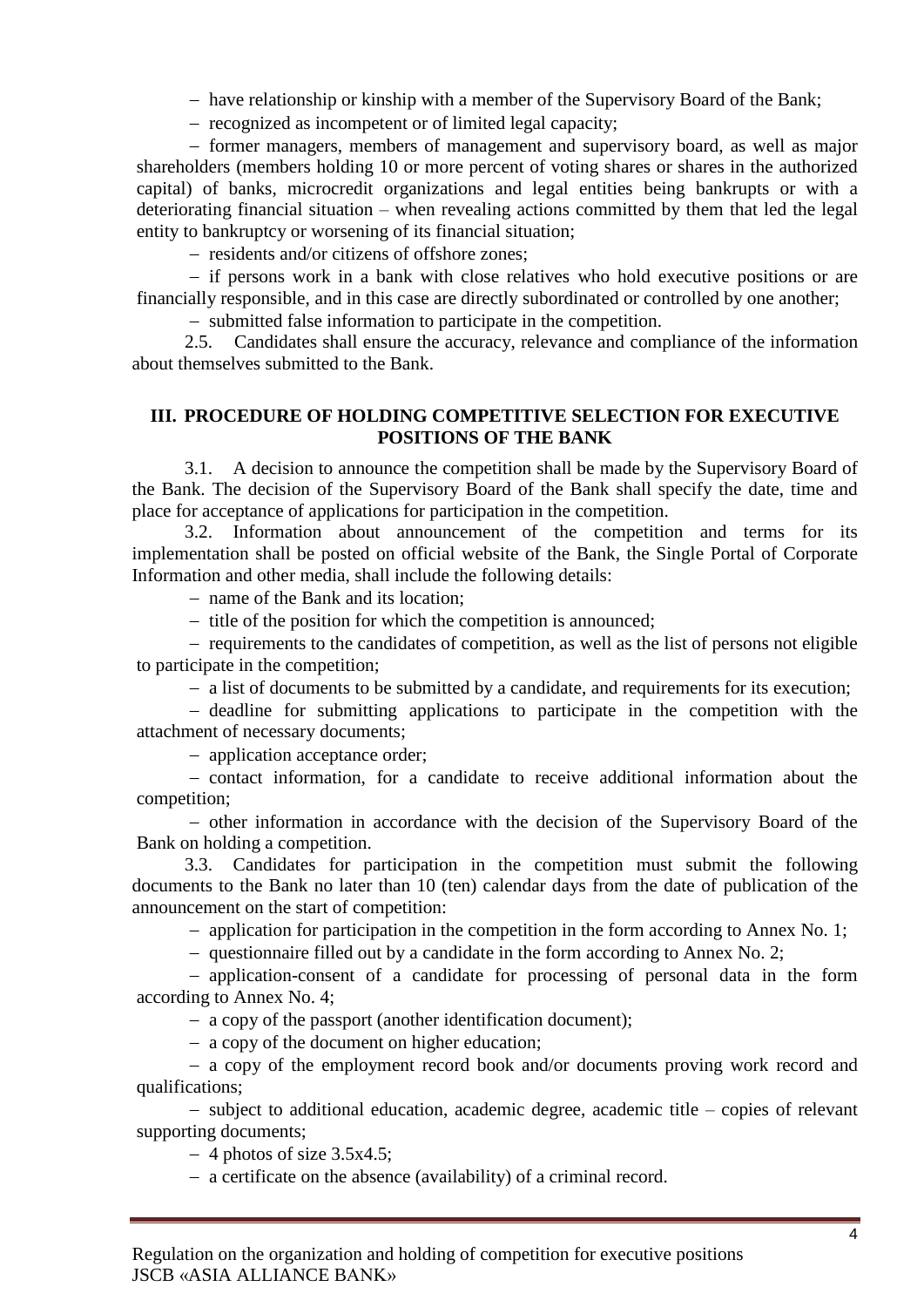The responsibility for accuracy of submitted documents and information lies on the candidate.

Before the deadline for submission of applications, a candidate shall be entitled to withdraw the application for participation in the competition.

3.4. An application for participation in the competition shall not be accepted in cases of:

- incomplete provision of documents by a candidate, or documents executed in violation of the requirements of this Regulation or the laws of the Republic of Uzbekistan;

- submission of the application later than the deadline set for filing applications.

3.5. Documents shall be submitted to the Bank personally to the Responsible Department, which shall check completeness of submitted documents. The applicant must provide the original documents together with copies.

3.6. The Responsible Department shall jointly with the Bank Security Department, on the basis of the documents provided, conduct an initial selection of candidates for compliance with the requirements specified in the second section of this regulation, and generate the list of candidates for further evaluation.

Evaluation of candidates shall be carried out by the Responsible Department by scoring according to the criteria specified in Annex No. 3 (Evaluation sheet for the selection of candidates for the position of Chairman/Deputy Chairmen of the Management Board of JSCB "ASIA ALLIANCE BANK"). The maximum points that a candidate can score is 100 points.

3.7. After completion of the evaluation procedure, but no later than 5 working days after the deadline for filing applications, documents of no more than 3 candidates who received the highest scores shall be submitted to the Supervisory Board of the Bank.

3.8. The Supervisory Board of the Bank, having considered proposals for candidates, may schedule an interview with a candidate.

3.9. If as a result of the competition no candidates have been identified who meet the requirements for the position of Chairman and/or Deputy Chairman of the Management Board, the Supervisory Board of the Bank may decide to hold a second competition.

3.10. Based on the results of the competition, the Supervisory Board of the Bank shall take a decision on the appointment of Deputy Chairmen of the Management Board, and submit a proposal for the position of the Chairman of the Management Board for consideration by the supreme management body of the Bank in the manner and procedure established by law and the Charter of the Bank indicating the points earned.

At the same time, the nomination of candidates for the positions of Chairman and Deputy Chairman of the Management Board of the Bank with a share in the registered share capital of 50% or more shall be carried out in agreement with the Prime Minister of the Republic of Uzbekistan or his respective deputies and consultants, and the appointment shall be made in the manner established by legislation.

3.11. In case if the circumstances arise in relation to a candidate that needs a replacement, the Supervisory Board of the Bank shall determine a person who previously participated in the selection and scored the next best final score as a candidate.

3.12. The costs associated with participation of candidates in the competition (travel to the competition venue and vice versa, housing rental, accommodation, use of communication facilities and others) shall be covered at their own expense.

3.13. Candidates who shall have lost in the competition shall be notified in any convenient way by the contact details specified in the candidate's application.

#### **IV. FINAL PROVISIONS**

4.1. This Regulation shall be effective upon approval by the General Meeting of Shareholders of the Bank.

4.2. If any provision of this Regulation contradicts with the current legislation, the provision provided for by the legislation of the Republic of Uzbekistan shall be applied.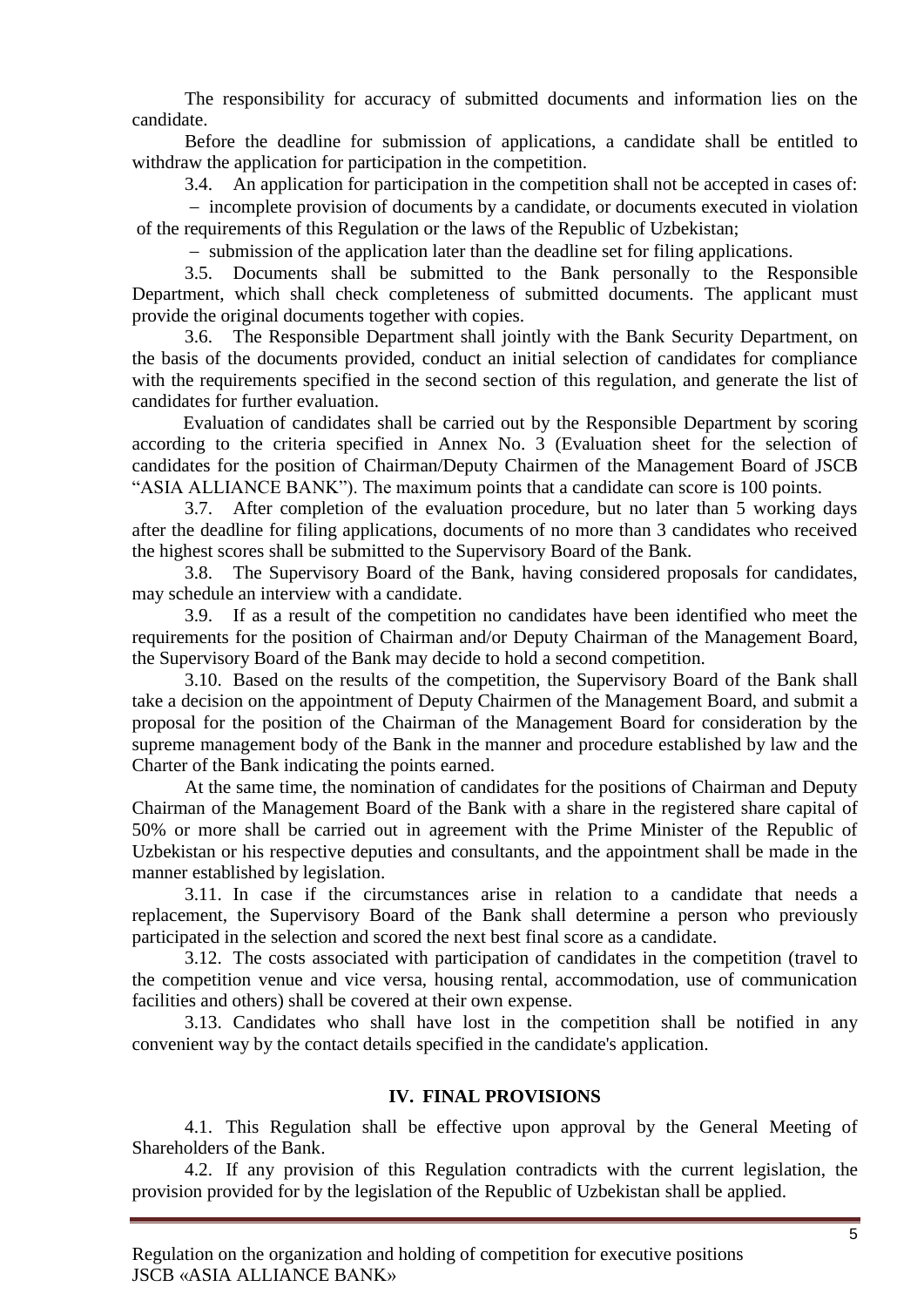4.3. Persons violating the requirements of this Regulation shall be liable in the manner prescribed by law.

4.4. Control over fulfillment of the requirements of this Regulation shall be vested in the Supervisory Board of the Bank.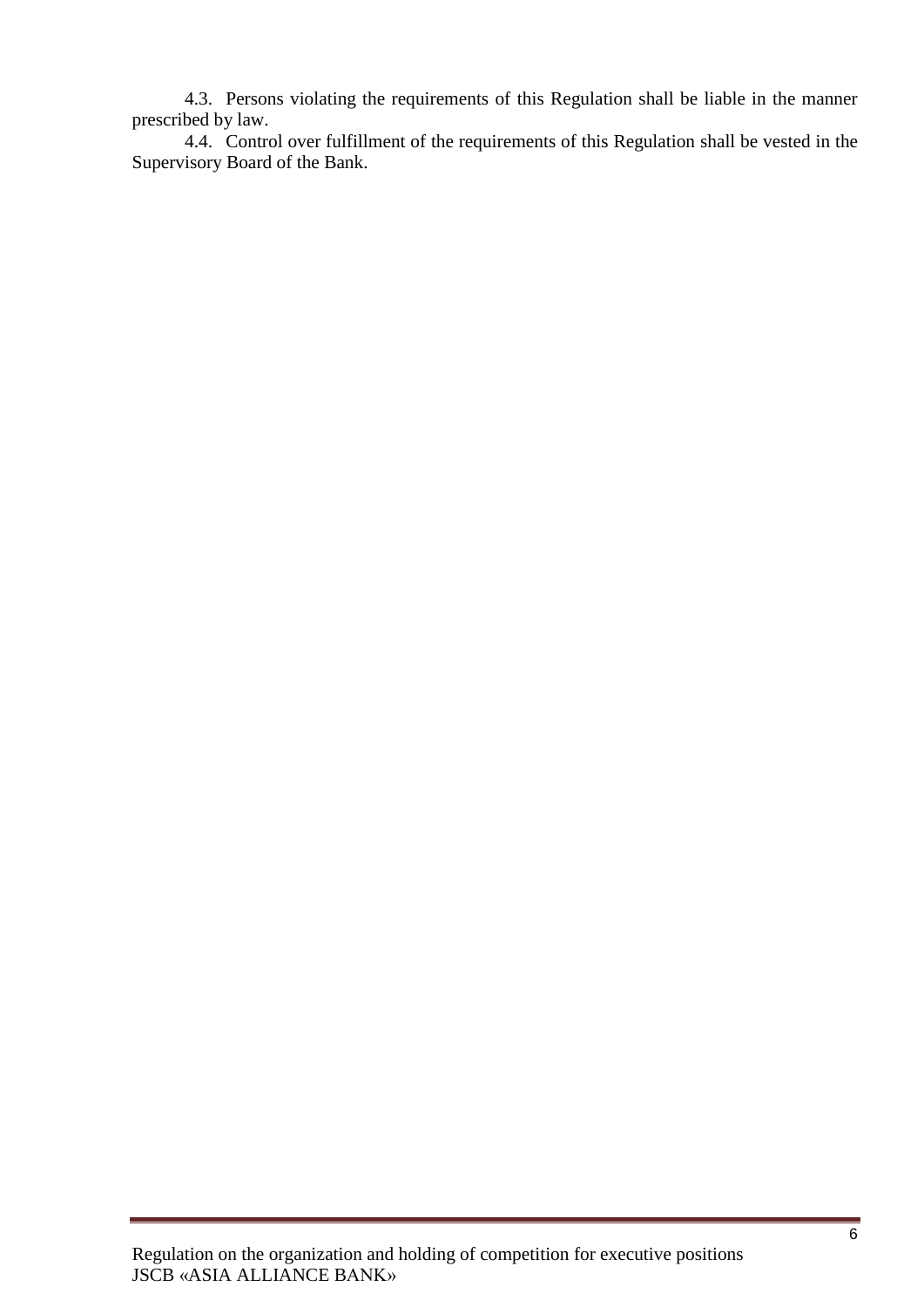Annex No.1 to the Regulations on organization and holding of competition for executive positions of JSCB "ASIA ALLIANCE BANK"

**To: Chairman of the Supervisory Board of Joint Stock Commercial Bank "ASIA ALLIANCE BANK"**

| From           |             |  |
|----------------|-------------|--|
|                | (Full Name) |  |
| <b>Address</b> |             |  |

**Tel: \_\_\_\_\_\_\_\_\_\_\_\_\_\_\_\_\_\_\_\_\_**

**\_\_\_\_\_\_\_\_\_\_\_\_\_\_\_\_\_\_\_\_\_\_\_\_\_\_\_**

## **APPLICATION**

Please accept my documents for consideration in order to participate in the competition for the selection of candidates to the position of Chairman/Deputy Chairman of the Management Board of JSCB "ASIA ALLIANCE BANK".

I hereby confirm that:

- $\checkmark$  I have the higher education and the work experience required for the election/appointment to the relevant executive positions;
- $\checkmark$  there is no prohibition against me to occupy relevant positions or engage in certain activities.
- $\checkmark$  I did not perform the functions of sole executive body, was not a member of the collegial executive body, or was not the founder of a legal entity at the time of termination of the licenses to carry out these activities for violation of license requirements and provisions admitted through my fault;
- $\checkmark$  I do not have an outstanding conviction for economic crimes or for crimes against government administration procedure;
- $\checkmark$  I am not deprived by a court verdict of a certain right, which consists in prohibiting me from occupying certain positions at enterprises, institutions or organizations, or engaging in one or another activity during the term set by the court;
- $\checkmark$  I am not in a relationship or kinship with a member of the Supervisory Board of the Bank;
- $\checkmark$  I am not recognized as legally incompetent or partially legally incompetent;
- $\checkmark$  I was not a leader, a member of board and supervisory boards, as well as a major shareholder (a member with 10 or more percent of voting shares or shares in the authorized capital) of banks, microcredit organizations and other legal entities - bankrupt or with a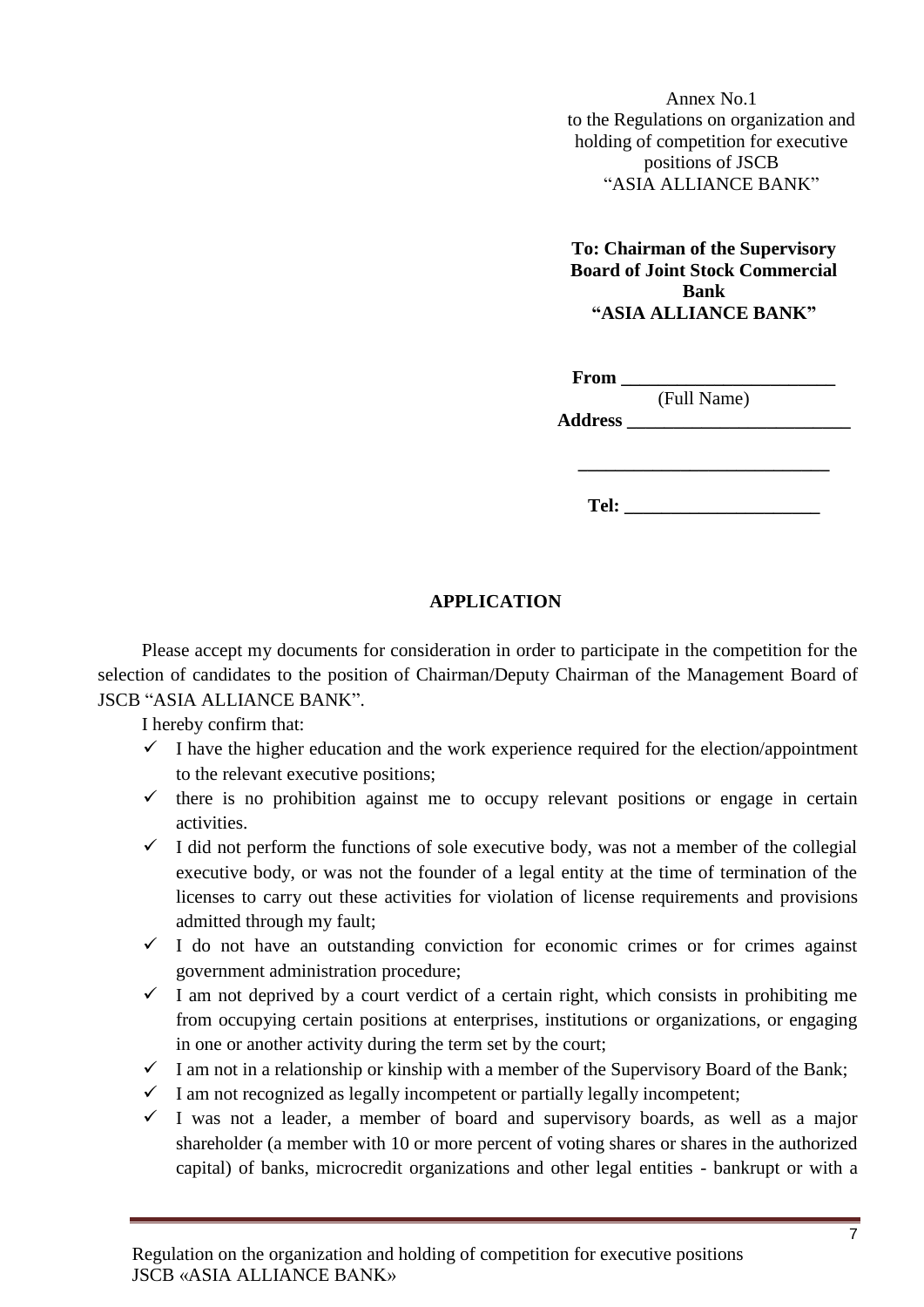worsened financial situation - in case of detecting actions performed by such person that lead the legal entity to bankruptcy or worsening of its financial position;

- $\checkmark$  I am not a resident and/or citizen of offshore zones;
- $\checkmark$  I do not have close relatives who hold executive positions or are financially responsible, while being directly subordinated or controlled by each other, in the Joint-Stock Commercial Bank "ASIA ALLIANCE BANK".

Please find attached: *(specify the attached documents)*

- $1.$
- 2. \_\_\_\_\_\_\_\_\_\_\_\_\_\_\_\_\_\_\_\_\_\_\_\_\_\_\_\_\_\_\_\_\_\_\_\_  $3.$

Full Name **<sup>1</sup>**

Signature  $\qquad \qquad \qquad \text{8.20}$ 

The same must be written in full by hand personally by the candidate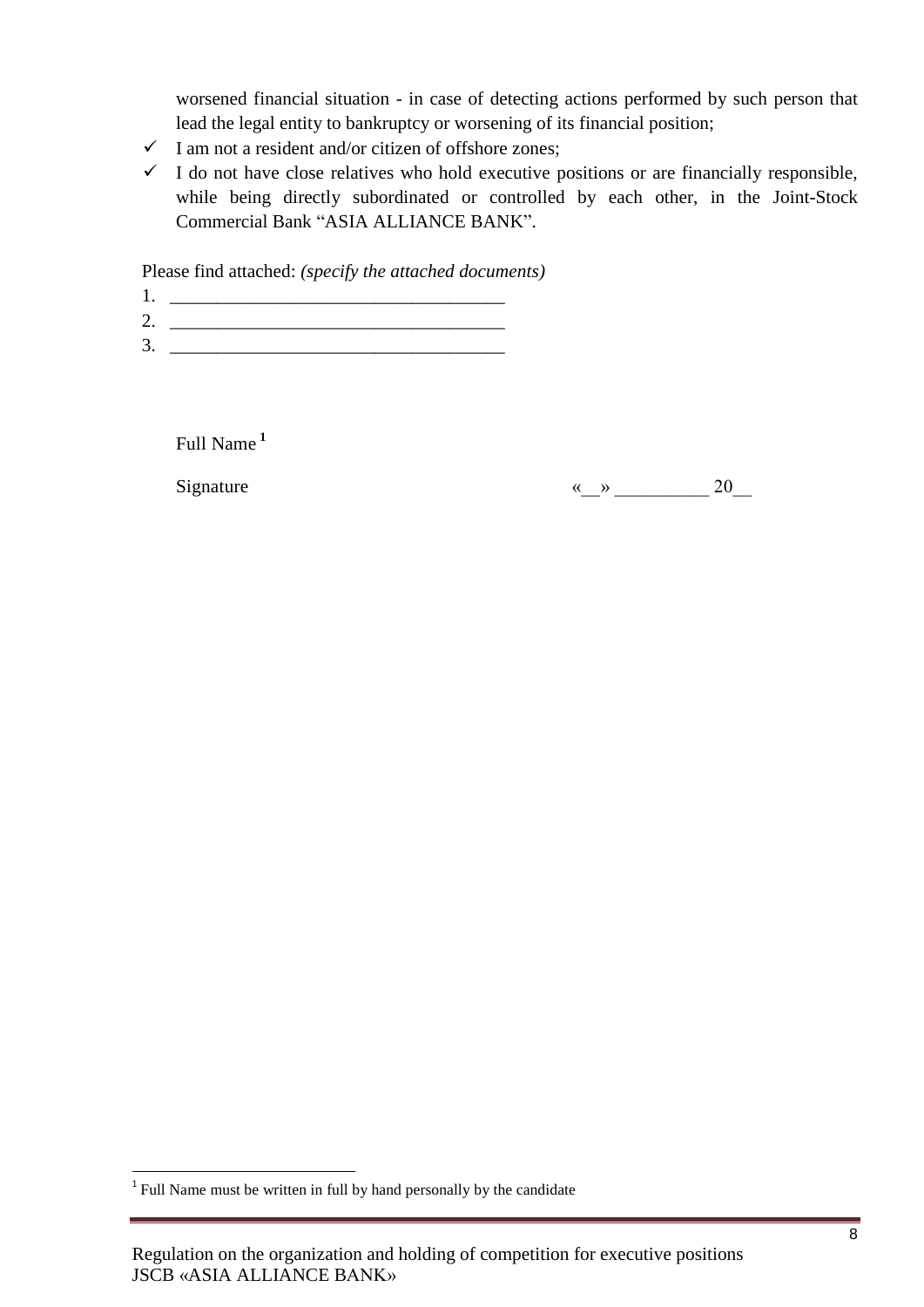Annex No.2 to the Regulations on organization and holding of competition for executive positions of JSCB «ASIA ALLIANCE BANK»

# **APPLICATION FORM Full Name** (date, month and year) **Place of birth:**



**Citizenship: Nationality: Nationality:** 

**Date of birth:**

**Education: Graduated:** *(education facility and when)* 

**Specialty by education:**

**Science degree: Science title:** 

**Foreign language skills:**

**Government Awards (what types):**

**A deputy of a republican, regional, municipal and district Council or other election bodies:**

#### **EMPLOYMENT RECORD:**

| <b>Period</b> (from $-$ to) | Place of employment (name of organization), department, occupied<br>position |
|-----------------------------|------------------------------------------------------------------------------|
|                             |                                                                              |
|                             |                                                                              |
|                             |                                                                              |
|                             |                                                                              |
|                             |                                                                              |
|                             |                                                                              |
|                             |                                                                              |
|                             |                                                                              |

Regulation on the organization and holding of competition for executive positions JSCB «ASIA ALLIANCE BANK»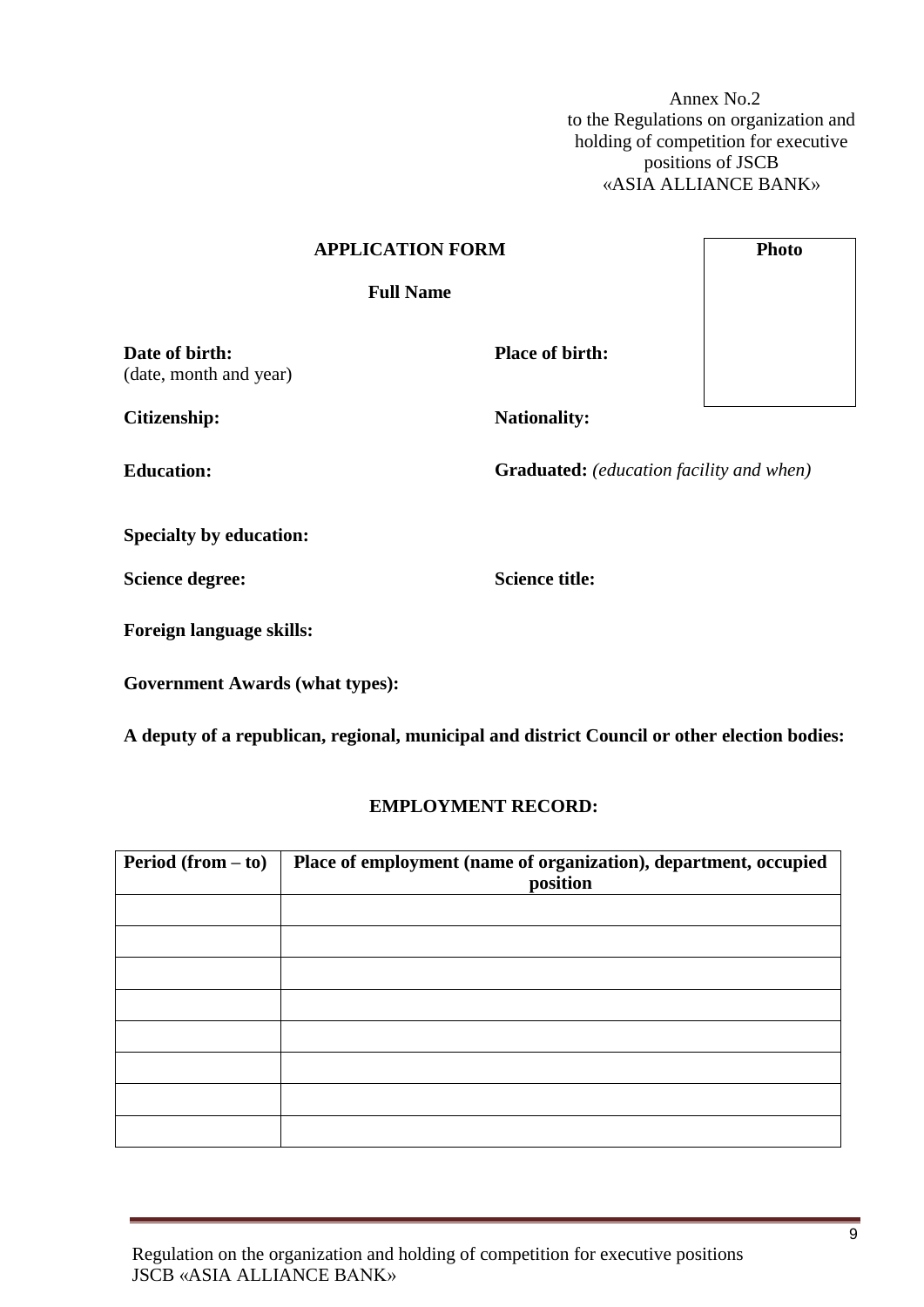### **Details on close relatives Full name**

| <b>Type of</b><br>relationship | <b>Full Name</b> | Date and place<br>of birth | <b>Employment place</b><br>and position | <b>Place of</b><br>residence (place<br>of registration) |
|--------------------------------|------------------|----------------------------|-----------------------------------------|---------------------------------------------------------|
| Father                         |                  |                            |                                         |                                                         |
| Mother                         |                  |                            |                                         |                                                         |
| Sister                         |                  |                            |                                         |                                                         |
| <b>Brother</b>                 |                  |                            |                                         |                                                         |
| Husband or<br>wife             |                  |                            |                                         |                                                         |
| Son                            |                  |                            |                                         |                                                         |
| Daughter                       |                  |                            |                                         |                                                         |
| Father-in-<br>law              |                  |                            |                                         |                                                         |
| Mother-in<br>law               |                  |                            |                                         |                                                         |
| Brother-in-<br>law             |                  |                            |                                         |                                                         |
| Sister-in-<br>law              |                  |                            |                                         |                                                         |

Place of actual residence: Residence by registration: Details of identity document:

 $\Box$  Passport  $\Box$  Other document  $\Box$ 

| Serial number      |  |
|--------------------|--|
| Date of issue:     |  |
| Issued by: $\_\_$  |  |
| Validity: ________ |  |

Full Name **<sup>2</sup>**

Signature  $\qquad \qquad \qquad \text{``\qquad \qquad } 20 \qquad \qquad 20$ 

<sup>&</sup>lt;sup>2</sup> Full Name must be written in full by hand personally by the candidate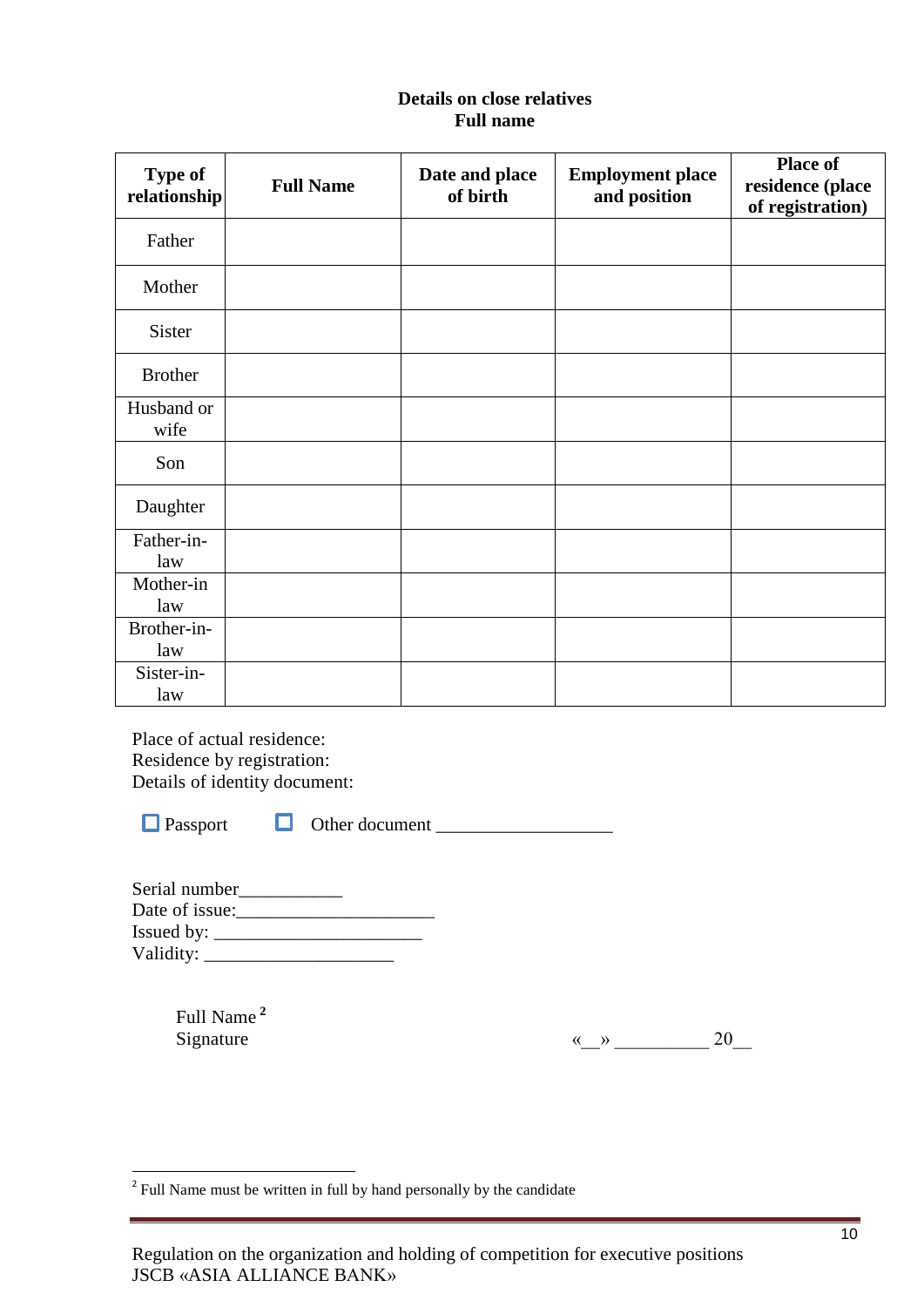Annex No.3 to the Regulations on organization and holding of competition for executive positions of JSCB «ASIA ALLIANCE BANK»

#### **RATING SHEET FOR THE SELECTION OF CANDIDATES FOR POSITION OF THE CHAIRMAN / DEPUTY CHAIRMAN OF THE MANAGEMENT BOARD OF JSCB "ASIA ALLIANCE BANK"**

| $N_2$          | <b>Evaluated Criteria</b>                                                                                                                                                                                              | <b>Maximum score</b><br>for eligibility | Candidate'<br>s score |  |
|----------------|------------------------------------------------------------------------------------------------------------------------------------------------------------------------------------------------------------------------|-----------------------------------------|-----------------------|--|
|                | <b>I. EDUCTION</b>                                                                                                                                                                                                     |                                         |                       |  |
| 1              | Diploma of higher financial and economic education of an<br>educational institution of the Republic of Uzbekistan or a<br>foreign state recognized in accordance with the legislation of<br>the Republic of Uzbekistan | 5                                       |                       |  |
| $\overline{2}$ | Master's degree on graduation from the Academy of Public<br>Administration, Banking and Finance Academy or other<br>higher schools of the Republic of Uzbekistan                                                       | 5                                       |                       |  |
| 3              | Master's diploma on obtaining foreign higher financial and<br>economic education or a diploma of additional higher<br>education (second, third)                                                                        | 5                                       |                       |  |
| $\overline{4}$ | The degree of Doctor of Economics, Doctor of Law, Doctor of<br>Engineering or title                                                                                                                                    | 5                                       |                       |  |
|                | <b>TOTAL FOR SECTION</b><br>of 20                                                                                                                                                                                      |                                         |                       |  |
|                | <b>II. WORK RECORD</b>                                                                                                                                                                                                 |                                         |                       |  |
| 5              | Work experience in executive positions appointed by decision of the President or the Cabinet of<br>Ministers of the Republic of Uzbekistan                                                                             |                                         |                       |  |
|                | one to 3 years inclusive                                                                                                                                                                                               | $\overline{2}$                          |                       |  |
|                | 3 to 5 years inclusive                                                                                                                                                                                                 | 3                                       |                       |  |
|                | more than 5 years                                                                                                                                                                                                      | $\overline{4}$                          |                       |  |
| 6              | Work experience as a member of the Supervisory Board, Audit Committee or an employee of<br>internal audit of the Bank                                                                                                  |                                         |                       |  |
|                | one to 3 years inclusive                                                                                                                                                                                               | $\overline{2}$                          |                       |  |
|                | 3 to 5 years inclusive                                                                                                                                                                                                 | 3                                       |                       |  |
|                | more than 5 years                                                                                                                                                                                                      | $\overline{4}$                          |                       |  |
| 7              | Banking experience                                                                                                                                                                                                     |                                         |                       |  |
|                | 10 to 15 years inclusive                                                                                                                                                                                               | 3                                       |                       |  |
|                | 15 to 20 years inclusive                                                                                                                                                                                               | 4                                       |                       |  |
|                | over 20 years                                                                                                                                                                                                          | 5 <sup>5</sup>                          |                       |  |
| 8              | Work experience in executive positions in the banking system of foreign countries or foreign<br>banks (subsidiary) located in the republic.                                                                            |                                         |                       |  |
|                | one to 3 years inclusive                                                                                                                                                                                               | 3                                       |                       |  |
|                | 3 to 5 years inclusive                                                                                                                                                                                                 | $\overline{4}$                          |                       |  |

#### **Full Name of a Candidate \_\_\_\_\_\_\_\_\_\_\_\_\_\_\_\_\_\_\_\_\_\_\_\_\_\_\_\_\_\_\_**

Regulation on the organization and holding of competition for executive positions JSCB «ASIA ALLIANCE BANK»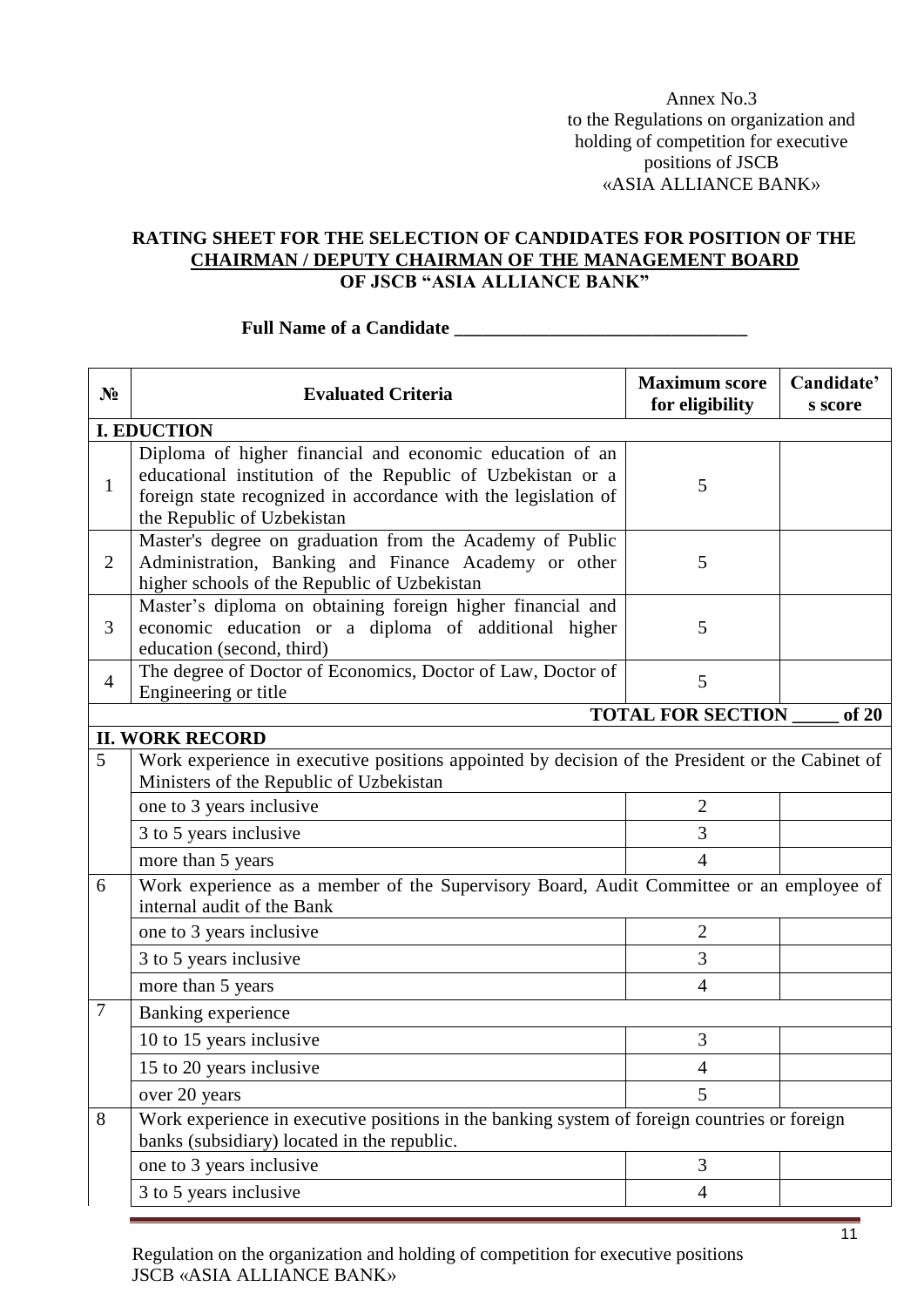| $N_2$ | <b>Evaluated Criteria</b>                                                                                        | <b>Maximum score</b><br>for eligibility | Candidate'<br>s score |
|-------|------------------------------------------------------------------------------------------------------------------|-----------------------------------------|-----------------------|
|       | more than 5 years                                                                                                | 5                                       |                       |
| 9     | Work experience as Chairman of Board                                                                             |                                         |                       |
|       | up to 5 years (inclusive)                                                                                        | $\overline{4}$                          |                       |
|       | 5 to 10 years inclusive                                                                                          | 5                                       |                       |
|       | 10 to 15 years inclusive                                                                                         | 6                                       |                       |
|       | over 15 years                                                                                                    | $\overline{7}$                          |                       |
| 10    | Work experience as Deputy Chairman of Board of the Bank                                                          |                                         |                       |
|       | 3 to 5 years inclusive                                                                                           | 3                                       |                       |
|       | 5 to 10 years inclusive                                                                                          | $\overline{4}$                          |                       |
|       | 10 to 15 years inclusive                                                                                         | 5                                       |                       |
|       | over 15 years                                                                                                    | 6                                       |                       |
| 11    | Work experience as head and / or deputy head of the Bank departments                                             |                                         |                       |
|       | 3 to 5 years inclusive                                                                                           | $\overline{2}$                          |                       |
|       | 5 to 10 years inclusive                                                                                          | 3                                       |                       |
|       | 10 to 15 years inclusive                                                                                         | 4                                       |                       |
|       | over 15 years                                                                                                    | 5                                       |                       |
| 12    | At least one year of experience as a judge, deputy of the                                                        |                                         |                       |
|       | Legislative Chamber or member of the Senate                                                                      | $\overline{4}$                          |                       |
|       |                                                                                                                  | <b>TOTAL FOR SECTION</b>                | of 40                 |
|       | <b>III. OTHER CRITERIA</b>                                                                                       |                                         |                       |
| 13    | Languages skills                                                                                                 |                                         |                       |
|       | State language                                                                                                   | $\mathbf{2}$                            |                       |
|       | Russian language                                                                                                 | $\overline{2}$                          |                       |
| 14    | English language<br>Availability of international certificates (CFA, CPA, ACCA,                                  | $\overline{2}$                          |                       |
|       | ACA, CIMA, IMC, FRM)                                                                                             | $\overline{2}$                          |                       |
| 15    | Participation in international seminars and business                                                             | $\overline{2}$                          |                       |
|       | negotiations organized by foreign banks over the last 2 years                                                    |                                         |                       |
| 16    | Growth dynamics of main indicators of the Bank's business plan (if applied a current Chairman                    |                                         |                       |
|       | and Deputy Chairman of a Bank as a candidate)<br>fulfillment of the net profit indicators of business plan based |                                         |                       |
|       | on the results of the last reporting period                                                                      | 5                                       |                       |
|       | Fulfillment of the net profit indicators of business plan for the                                                | 5                                       |                       |
|       | previous year                                                                                                    |                                         |                       |
|       | there is a dynamics of growth of bank assets                                                                     | 4                                       |                       |
|       | there is a dynamics of total bank income                                                                         | $\overline{4}$                          |                       |
|       | there is a dynamics of growth (or preservation) of the bank's<br>capital level                                   | 4                                       |                       |
|       | there is a growth dynamics of the bank's loan portfolio                                                          | $\overline{4}$                          |                       |
|       | there is a growth dynamics of the bank's deposit portfolio                                                       | $\overline{4}$                          |                       |
|       | <b>TOTAL FOR SECTION</b><br>of 40                                                                                |                                         |                       |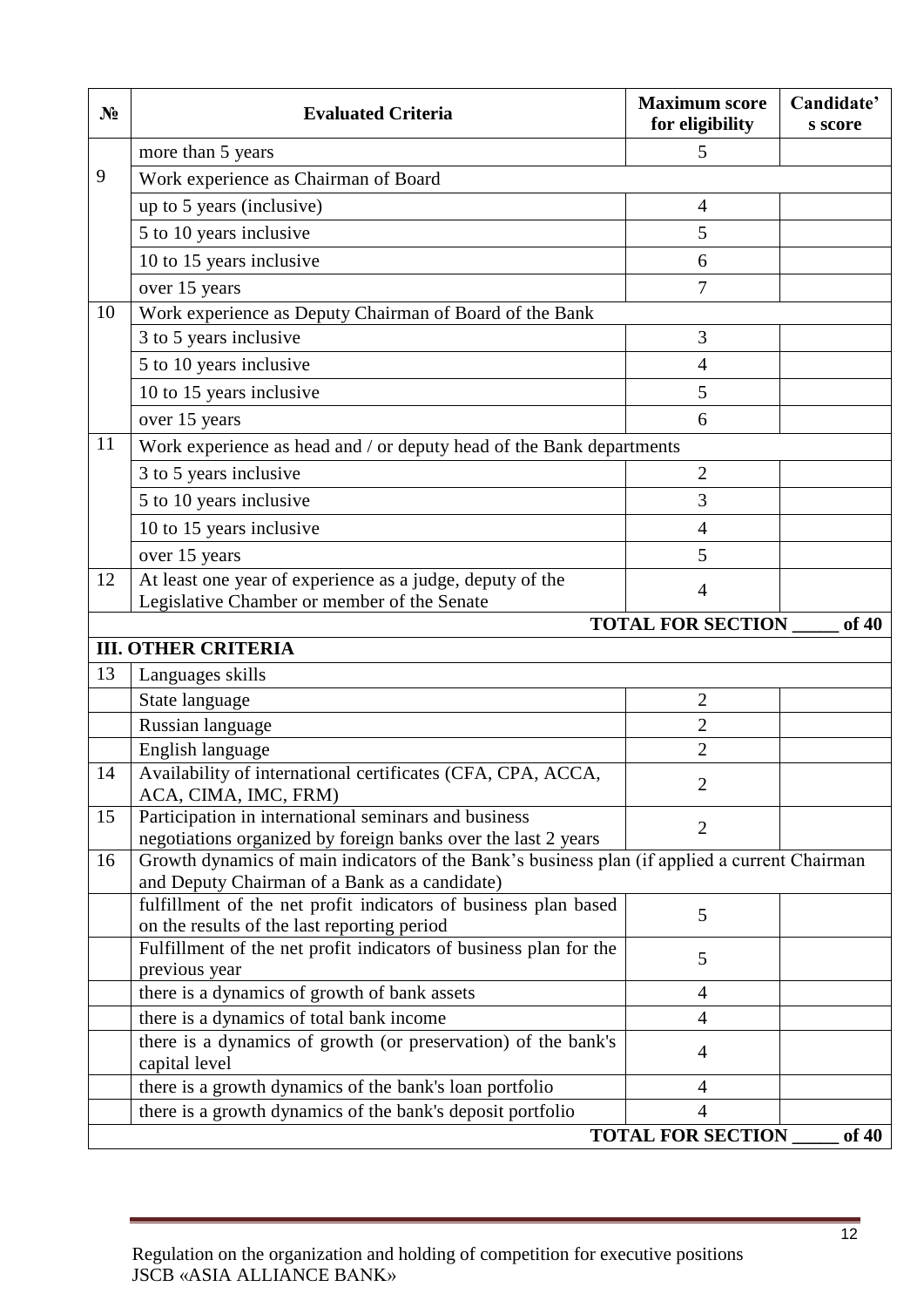| <b>Additional comments:</b>                  |                                                                                                                       |  |
|----------------------------------------------|-----------------------------------------------------------------------------------------------------------------------|--|
|                                              | <u> 1989 - Johann Stoff, deutscher Stoff, der Stoff, der Stoff, der Stoff, der Stoff, der Stoff, der Stoff, der S</u> |  |
|                                              | $\leftarrow \rightarrow$ 20                                                                                           |  |
| Prepared by:                                 |                                                                                                                       |  |
| Head<br>(Name of the responsible department) | Full Name and signature_______________                                                                                |  |
| Members of the Supervisory Board:            |                                                                                                                       |  |
|                                              |                                                                                                                       |  |
|                                              |                                                                                                                       |  |
|                                              |                                                                                                                       |  |
|                                              | Full Name and signature ________________                                                                              |  |
|                                              | Full Name and signature __________________                                                                            |  |